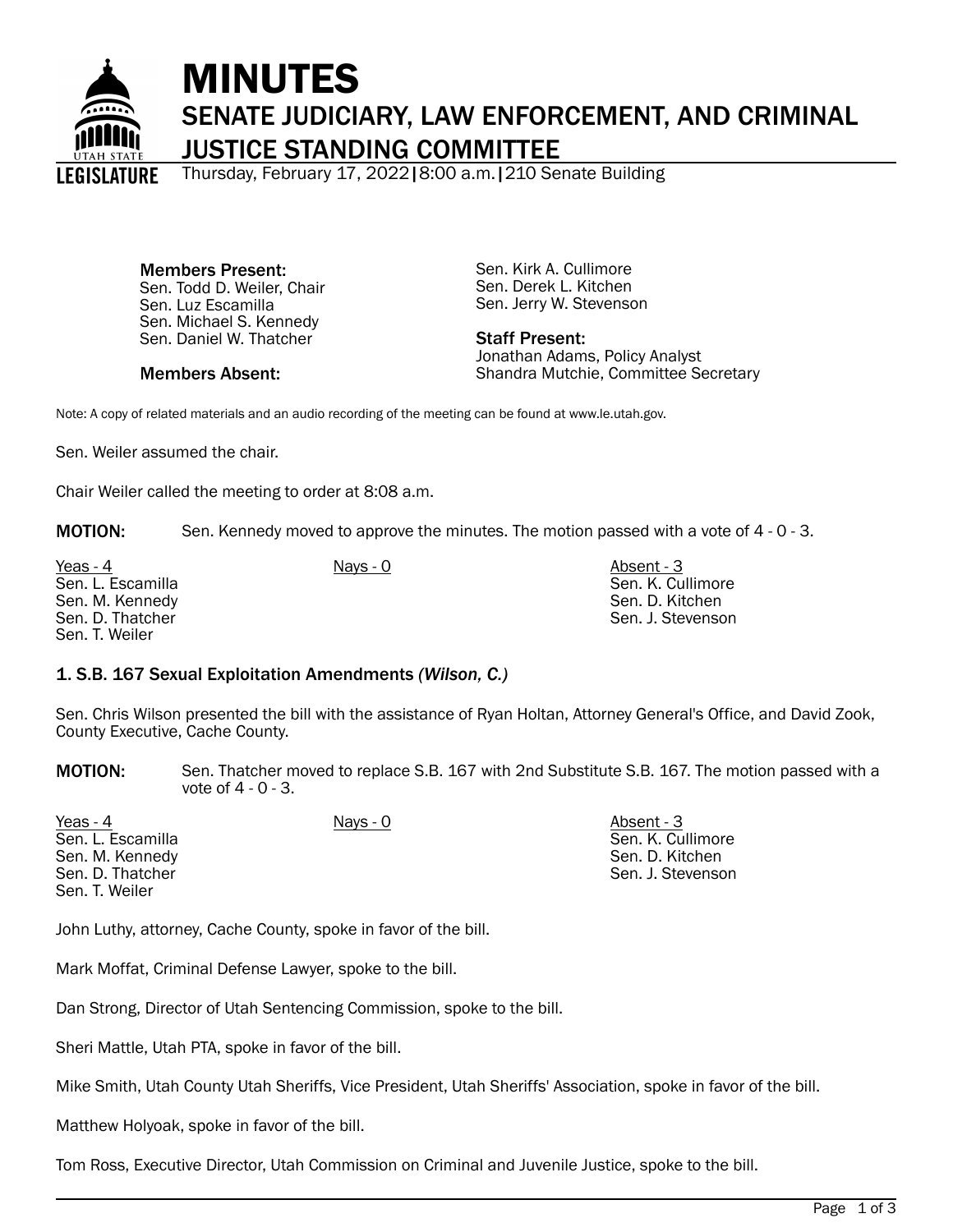#### SENATE JUDICIARY, LAW ENFORCEMENT, AND CRIMINAL JUSTICE STANDING COMMITTEE **FEBRUARY 17, 2022**

Dane Murray, special victim's prosecutor, Cache County, spoke to the bill.

MOTION: Sen. Thatcher moved to pass 2nd Substitute S.B. 167 out favorably. The motion passed with a vote of 3 - 1 - 3.

| Yeas - 3          | Nays - 1       | Absent - 3        |
|-------------------|----------------|-------------------|
| Sen. K. Cullimore | Sen. T. Weiler | Sen. M. Kennedy   |
| Sen. L. Escamilla |                | Sen. D. Kitchen   |
| Sen. D. Thatcher  |                | Sen. J. Stevenson |

#### 2. 2nd Sub. H.B. 171 Custodial Interrogation Amendments *(Wilcox, R.)*

Rep. Ryan Wilcox presented the bill with the assistance of Pam Vickrey, executive director, Utah Juvenile Defender Attorneys, and Martin Tankleff.

MOTION: Sen. Thatcher moved to pass 2nd Substitute H.B. 171 out favorably. The motion passed with a vote of 3 - 0 - 4.

| Yeas - 3          | Nays - 0 | Absent - 4        |
|-------------------|----------|-------------------|
| Sen. L. Escamilla |          | Sen. K. Cullimore |
| Sen. D. Thatcher  |          | Sen. M. Kennedy   |
| Sen. T. Weiler    |          | Sen. D. Kitchen   |
|                   |          | Sen. J. Stevenson |

#### 3. H.B. 138 Juvenile Justice Modifications *(Judkins, M.)*

Rep. Marsha Judkins presented the bill.

MOTION: Sen. Thatcher moved to pass H.B. 138 out favorably. The motion passed with a vote of 3 - 0 - 4.

| Yeas - 3          | Nays - 0 | Absent - 4        |
|-------------------|----------|-------------------|
| Sen. L. Escamilla |          | Sen. K. Cullimore |
| Sen. D. Thatcher  |          | Sen. M. Kennedy   |
| Sen. T. Weiler    |          | Sen. D. Kitchen   |
|                   |          | Sen. J. Stevenson |

#### 4. 1st Sub. H.B. 122 Family Terminology Amendments *(Weight, E.)*

Sen. Wayne Harper presented the bill.

MOTION: Sen. Thatcher moved to pass 1st Substitute H.B. 122 out favorably. The motion passed with a vote of 3 - 0 - 4.

| Yeas - 3          | <u>Nays - 0</u> | Absent - 4        |
|-------------------|-----------------|-------------------|
| Sen. L. Escamilla |                 | Sen. K. Cullimore |
| Sen. D. Thatcher  |                 | Sen. M. Kennedy   |
| Sen. T. Weiler    |                 | Sen. D. Kitchen   |
|                   |                 | Sen. J. Stevenson |

Sen. Thatcher assumed the chair.

### 5. S.B. 207 Wrongful Death Action Amendments *(Weiler, T.)*

Sen. Weiler presented the bill with the assistance of Edward Havas, Utah Association for Justice.